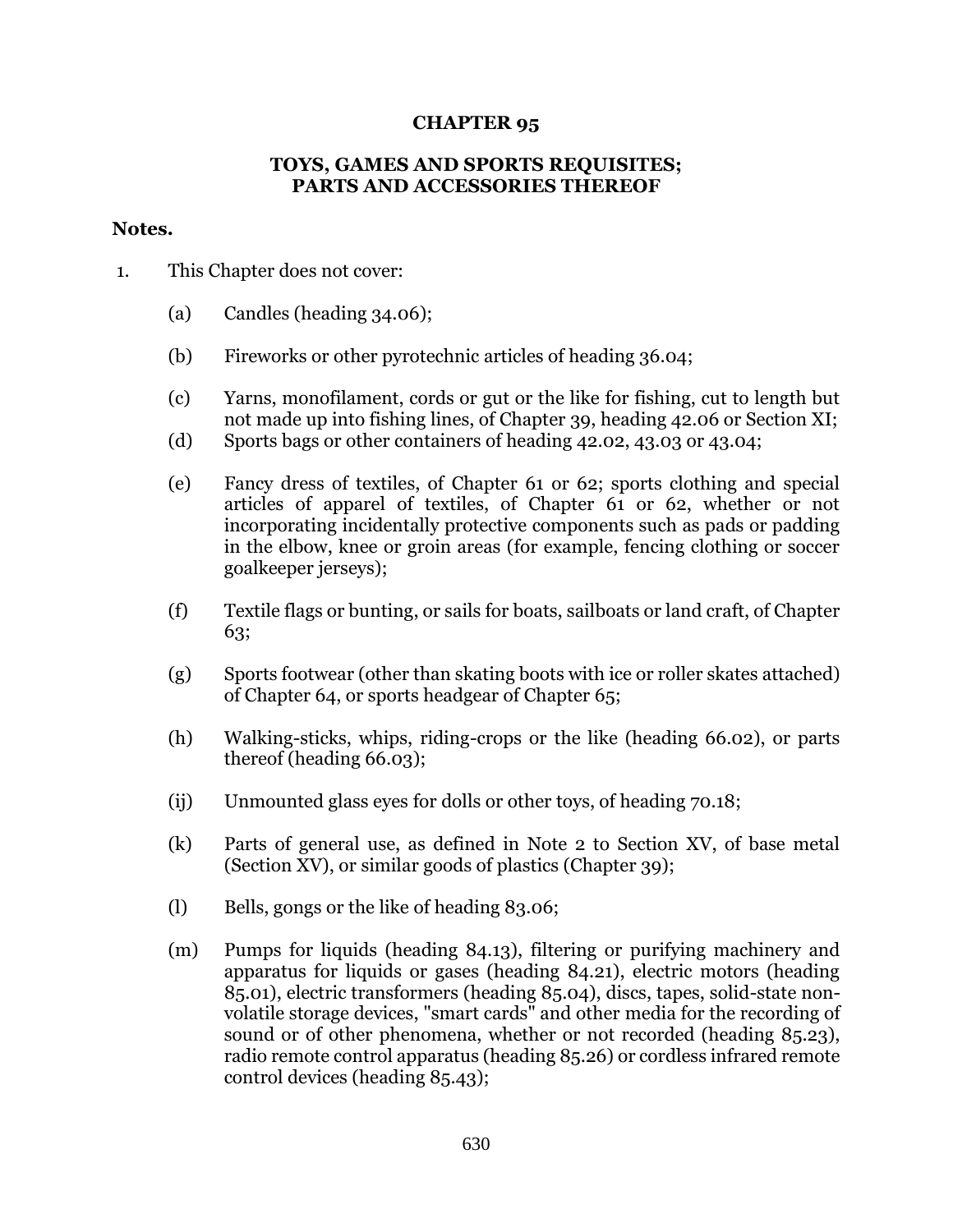- (n) Sports vehicles (other than bobsleighs, toboggans and the like) of Section XVII;
- (n) Children's bicycles (heading 87.12);
- (o) Sports craft such as canoes and skiffs (Chapter 89), or their means of propulsion (Chapter 44 for such articles made of wood);
- (p) Spectacles, goggles or the like, for sports or outdoor games (heading 90.04);
- (q) Decoy calls or whistles (heading 92.08);
- (r) Arms or other articles of Chapter 93;
- (s) Electric garlands of all kinds (heading 94.05);
- (t) Monopods, bipods, tripods and similar articles (heading 96.20);
- (u) Racket strings, tents or other camping goods, or gloves, mittens and mitts (classified according to their constituent material); or
- (v) Tableware, kitchenware, toilet articles, carpets and other textile floor coverings, apparel, bed linen, table linen, toilet linen, kitchen linen and similar articles having a utilitarian function (classified according to their constituent material).
- 2. This Chapter includes articles in which natural or cultured pearls, precious or semi-precious stones (natural, synthetic or reconstructed), precious metal or metal clad with precious metal constitute only minor constituents.
- 3. Subject to Note 1 above, parts and accessories which are suitable for use solely or principally with articles of this Chapter are to be classified with those articles.
- 4. Subject to the provisions of Note 1 above, heading 95.03 applies *inter alia* to articles of this heading combined with one or more items, which cannot be considered as sets under the terms of General Interpretative Rule 3 (b), and which, if presented separately, would be classified in other headings, provided the articles are put up together for retail sale and the combinations have the essential character of toys.
- 5. Heading 95.03 does not cover articles which, on account of their design, shape or constituent material, are indentifiable as intended exclusively for animals, for example, "pet toys" (classification in their own appropriate heading).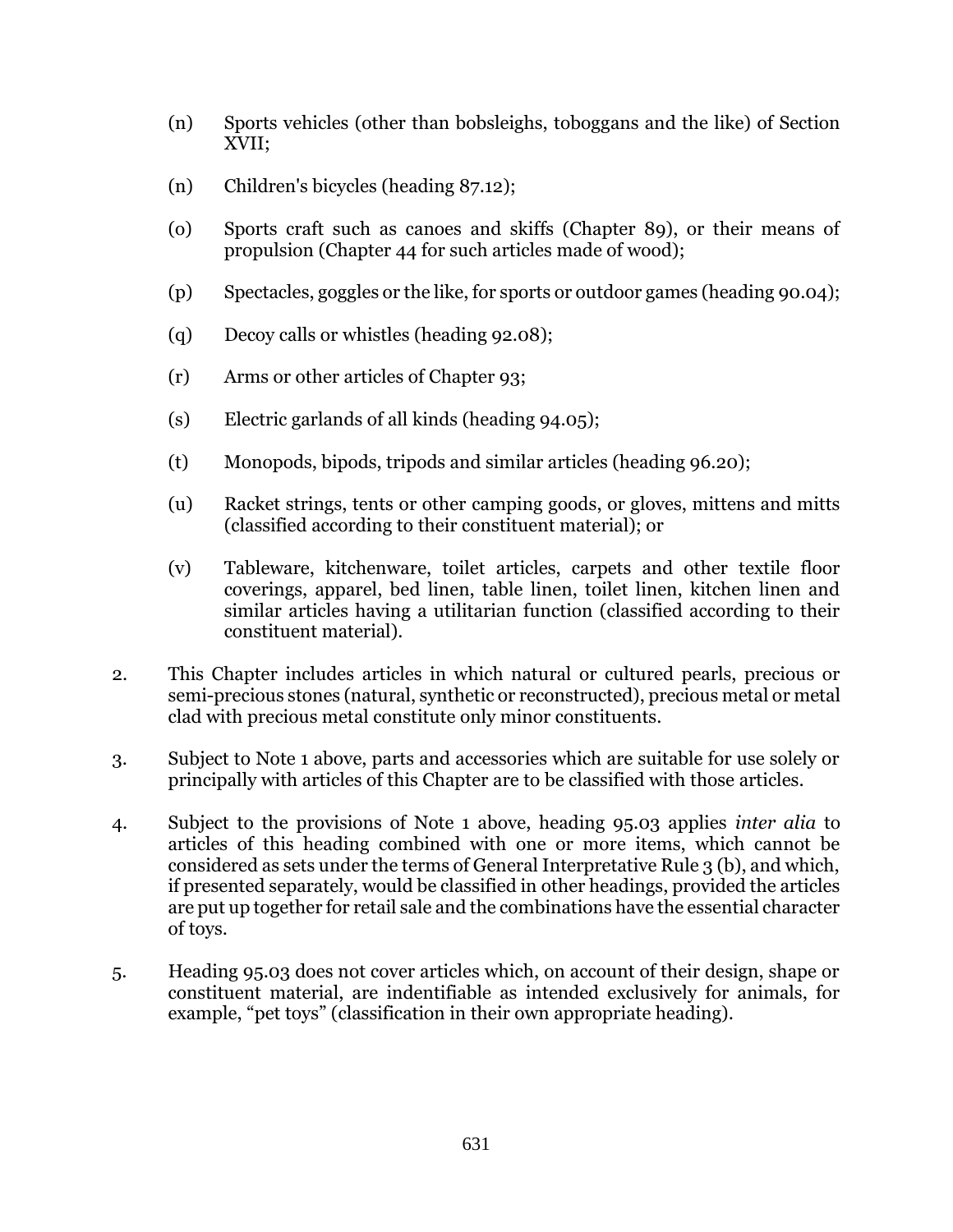## **Subheading Note.**

- 1. Subheading 9504.50 covers:
	- (a) Video game consoles from which the image is reproduced on a television receiver, a monitor or other external screen or surface; or
	- (b) Video game machines having a self-contained video screen, whether or not portable.

This subheading does not cover video game consoles or machines operated by coins, banknotes, bank cards, tokens or by any other means of payment (subheading 9504.30).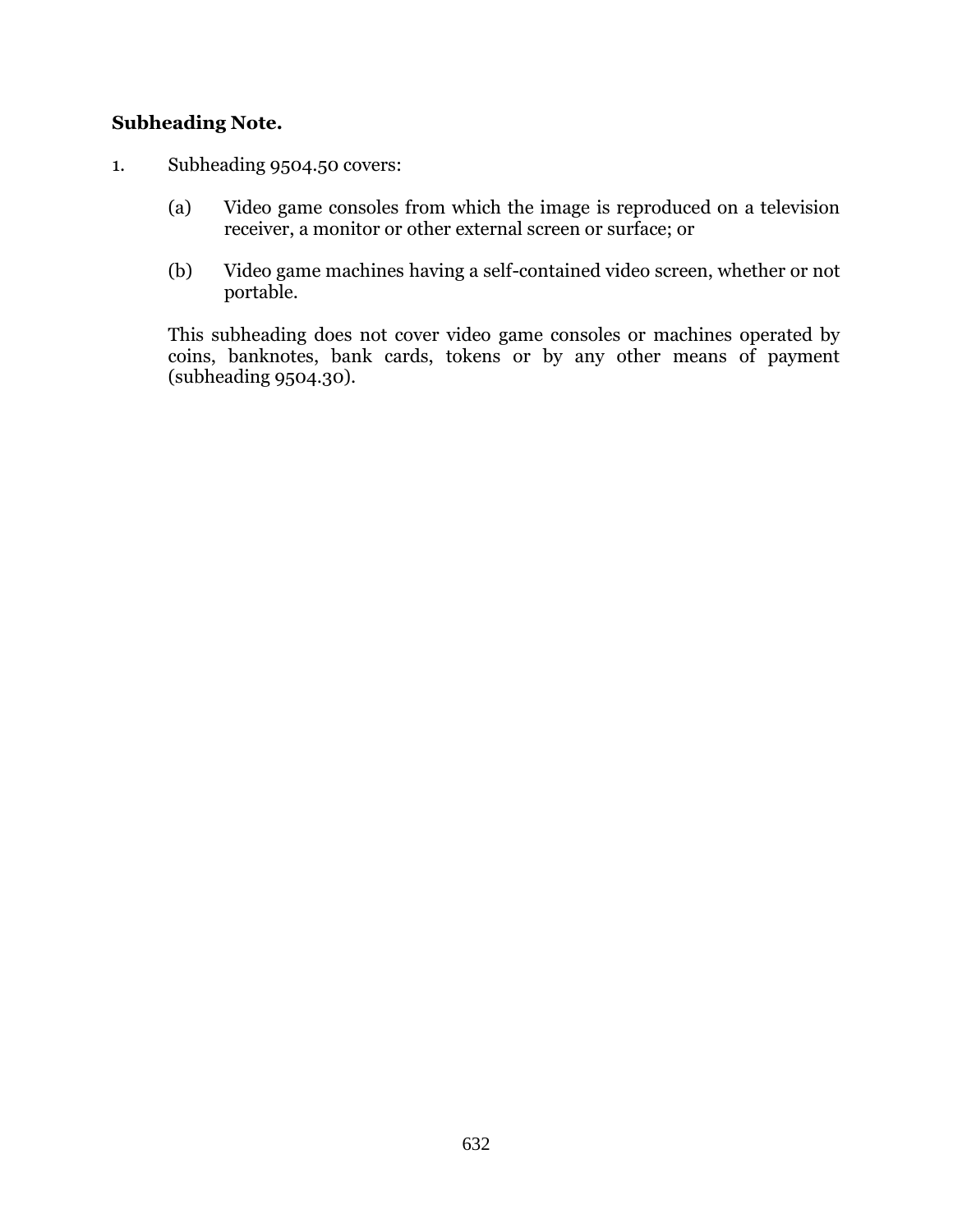| <b>HS</b> | <b>CET</b> | PR1 | <b>DESCRIPTION OF GOODS</b>                                                                                                                                                                                           | <b>DUTY</b><br><b>RATE</b> | <b>UNIT</b>     | <b>SITC</b><br><b>REV4</b> |
|-----------|------------|-----|-----------------------------------------------------------------------------------------------------------------------------------------------------------------------------------------------------------------------|----------------------------|-----------------|----------------------------|
| [95.01]   |            |     | <b>Deleted – (In Nomenclature)</b>                                                                                                                                                                                    |                            |                 |                            |
| [95.02]   |            |     | Deleted – (In Nomenclature)                                                                                                                                                                                           |                            |                 |                            |
| 95.03     |            |     | Tricycles, scooters, pedal cars and similar<br>wheeled toys; dolls' carriages; dolls; other toys;<br>reduced-size ("scale") models<br>and<br>similar<br>recreational models, working or not; puzzles of all<br>kinds. |                            |                 |                            |
| 9503.00   | 10         |     | - - - Tricycles, scooters, pedal cars and similar<br>wheeled toys                                                                                                                                                     | 20%                        | kg              | 894.241                    |
| 9503.00   | 20         |     | - - - Dolls' carriages                                                                                                                                                                                                | 20%                        | kg              | 894.242                    |
| 9503.00   | 30         |     | $--$ Dolls                                                                                                                                                                                                            | 20%                        | kg              | 894.249                    |
| 9503.00   | 40         |     | --- Reduced-size (scale) models and similar<br>recreational models                                                                                                                                                    | 20%                        | kg&u            | 894.251                    |
| 9503.00   | 50         |     | --- Puzzles of all kinds                                                                                                                                                                                              | 20%                        | kg&u            | 894.259                    |
| 9503.00   | 90         |     | --- Other toys                                                                                                                                                                                                        | 20%                        | kg&u            | 894.299                    |
| 95.04     |            |     | Video game consoles and machines, articles for<br>funfair, table or parlour games, including<br>pintables, billiards, special tables for casino<br>games and automatic bowling alley equipment.                       |                            |                 |                            |
| 9504.20   | 00         |     | - Articles and accessories for billiards of all kinds                                                                                                                                                                 | 20%                        | kg              | 894.33                     |
| 9504.30   | 00         |     | - Other games, operated by coins, banknotes, bank<br>cards, tokens or by any other means of<br>payment, other than automatic bowling alley<br>equipment                                                               | 20%                        | kg&u            | 894.35                     |
| 9504.40   | 00         |     | - Playing cards                                                                                                                                                                                                       | 20%                        | kg&u            | 894.37                     |
| 9504.50   | $00\,$     |     | - Video game consoles and machines, other than<br>those of subheading 9504.30                                                                                                                                         | 20%                        | kg&u            | 894.399                    |
| 9504.90   | $00\,$     |     | - Other:                                                                                                                                                                                                              |                            |                 |                            |
| 9504.90   | 10         |     | --- Complete games of draught and chess                                                                                                                                                                               | 20%                        | kg&u            | 894.391                    |
| 9504.90   | 90         |     | $--$ Other                                                                                                                                                                                                            | 20%                        | kg&u            | 894.399                    |
| 95.05     |            |     | Festive, carnival or other entertainment articles,<br>including conjuring tricks and novelty jokes.                                                                                                                   |                            |                 |                            |
| 9505.10   | 00         |     | - Articles for Christmas festivities:                                                                                                                                                                                 |                            |                 |                            |
| 9505.10   | 10         |     | --- Artificial Christmas trees                                                                                                                                                                                        | 20%                        | kg <sub>2</sub> | 894.451                    |
| 9505.10   | 90         |     | $--$ Other                                                                                                                                                                                                            | 20%                        | kg              | 894.459                    |
| 9505.90   | 00         |     | - Other                                                                                                                                                                                                               | 20%                        | kg <sub>1</sub> | 894.49                     |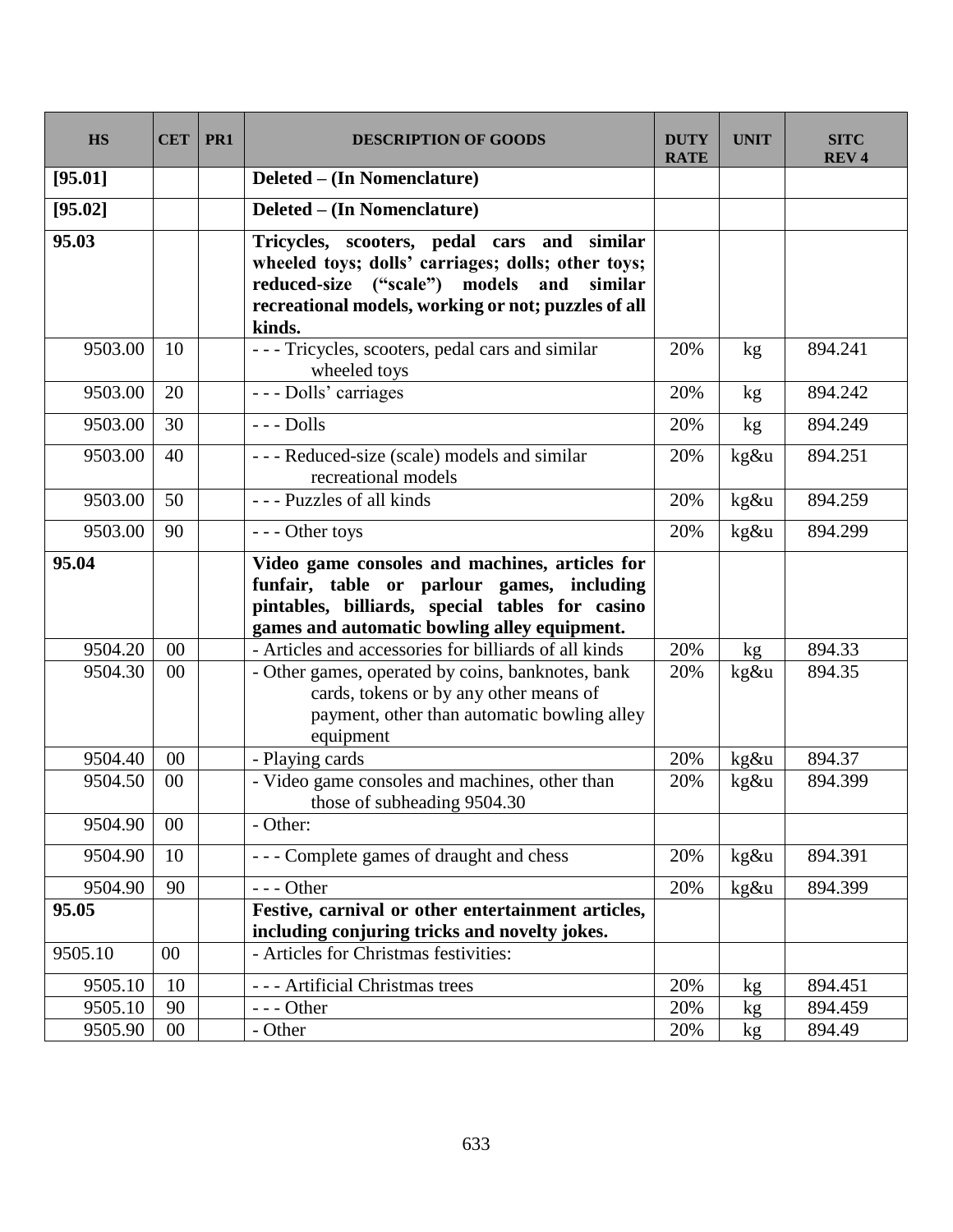| <b>HS</b> | <b>CET</b> | PR1 | <b>DESCRIPTION OF GOODS</b>                                                                                                                                                                                                              | <b>DUTY</b><br><b>RATE</b> | <b>UNIT</b> | <b>SITC</b><br><b>REV4</b> |
|-----------|------------|-----|------------------------------------------------------------------------------------------------------------------------------------------------------------------------------------------------------------------------------------------|----------------------------|-------------|----------------------------|
| 95.06     |            |     | Articles and equipment for general physical<br>exercise, gymnastics, athletics, other sports<br>(including table-tennis) or outdoor games, not<br>specified or included elsewhere in this Chapter;<br>swimming pools and paddling pools. |                            |             |                            |
| 9506.10   | 00         |     | - Snow-skis and other snow-ski equipment:                                                                                                                                                                                                |                            |             |                            |
| 9506.11   | 00         |     | - - Skis                                                                                                                                                                                                                                 | 10%                        | kg&2u       | 894.731                    |
| 9506.12   | 00         |     | - - Ski-fastenings (ski-bindings)                                                                                                                                                                                                        | 10%                        | kg          | 894.732                    |
| 9506.19   | 00         |     | - - Other                                                                                                                                                                                                                                | 10%                        | kg          | 894.739                    |
| 9506.20   | 00         |     | - Water-skis, surf-boards, sailboards and other<br>water-sport equipment:                                                                                                                                                                |                            |             |                            |
| 9506.21   | 00         |     | - - Sailboards                                                                                                                                                                                                                           | 10%                        | kg&u        | 894.741                    |
| 9506.29   | 00         |     | - - Other                                                                                                                                                                                                                                | 10%                        | $kg\&u$     | 894.749                    |
| 9506.30   | 00         |     | - Golf clubs and other golf equipment:                                                                                                                                                                                                   |                            |             |                            |
| 9506.31   | 00         |     | - - Clubs, complete                                                                                                                                                                                                                      | 10%                        | kg&u        | 894.751                    |
| 9506.32   | 00         |     | - - Balls                                                                                                                                                                                                                                | 10%                        | kg&u        | 894.752                    |
| 9506.39   | 00         |     | - - Other                                                                                                                                                                                                                                | 10%                        | kg          | 894.759                    |
| 9506.40   | 00         |     | - Articles and equipment for table-tennis                                                                                                                                                                                                | 10%                        | kg          | 894.791                    |
| 9506.50   | $00\,$     |     | - Tennis, badminton or similar rackets, whether or<br>not strung:                                                                                                                                                                        |                            |             |                            |
| 9506.51   | 00         |     | - - Lawn-tennis rackets, whether or not strung                                                                                                                                                                                           | 10%                        | $kg\&u$     | 894.761                    |
| 9506.59   | 00         |     | - - Other                                                                                                                                                                                                                                | 10%                        | kg&u        | 894.769                    |
| 9506.60   | 00         |     | - Balls, other than golf balls and table-tennis balls:                                                                                                                                                                                   |                            |             |                            |
| 9506.61   | 00         |     | - - Lawn-tennis balls                                                                                                                                                                                                                    | 10%                        | kg&u        | 894.792                    |
| 9506.62   | 00         |     | - - Inflatable:                                                                                                                                                                                                                          |                            |             |                            |
| 9506.62   | 10         |     | --- For soccer                                                                                                                                                                                                                           | 10%                        | $kg\&u$     | 894.7931                   |
| 9506.62   | 90         |     | $--$ Other                                                                                                                                                                                                                               | 10%                        | kg&u        | 894.7939                   |
| 9506.69   | 00         |     | - - Other                                                                                                                                                                                                                                | 10%                        | kg&u        | 894.794                    |
| 9506.70   | 00         |     | - Ice skates and roller skates, including skating<br>boots with skates attached                                                                                                                                                          | 10%                        | kg&2u       | 894.72                     |
| 9506.90   | 00         |     | - Other:                                                                                                                                                                                                                                 |                            |             |                            |
| 9506.91   | $00\,$     |     | - - Articles and equipment for general physical<br>exercise, gymnastics or athletics:                                                                                                                                                    |                            |             |                            |
| 9506.91   | 10         |     | --- For gymnastics                                                                                                                                                                                                                       | 10%                        | kg          | 894.781                    |
| 9506.91   | 20         |     | - - - For athletics                                                                                                                                                                                                                      | 10%                        | kg          | 894.782                    |
| 9506.91   | 90         |     | $--$ Other                                                                                                                                                                                                                               | 10%                        | kg          | 894.789                    |
| 9506.99   | 00         |     | - - Other:                                                                                                                                                                                                                               |                            |             |                            |
| 9506.99   | 10         |     | --- For cricket, other than cricket balls                                                                                                                                                                                                | 10%                        | kg          | 894.795                    |